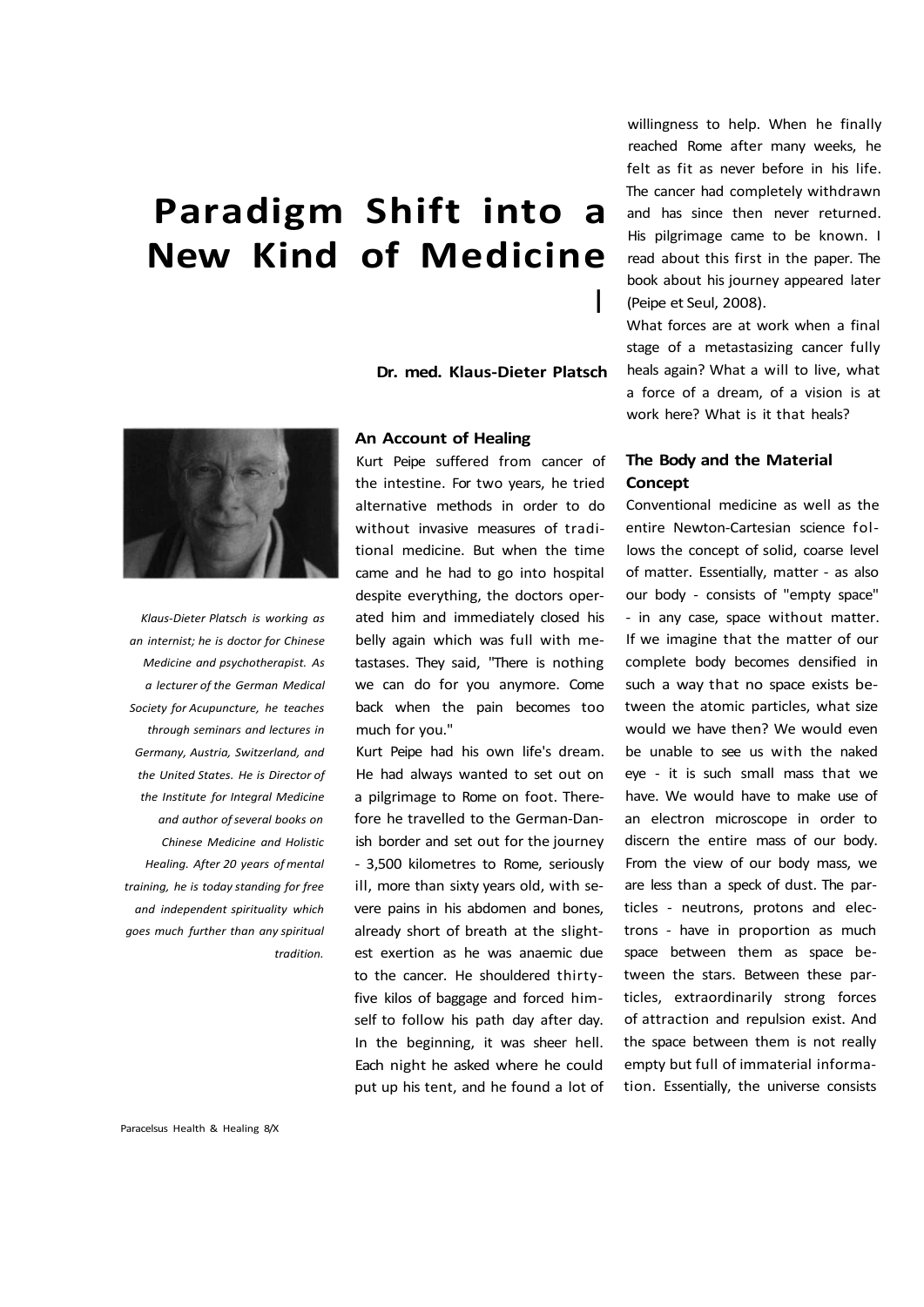of this borderless space, filled with infinite information. (Haisch, Rueda ft Puthoff, 1994)

Our brain decodes this information and the forces between the particles and creates a seemingly solid and consistent image from this, for example that of a body (Chopra, 1999). In fact, we should - from the point of view of matter - discern next to nothing because practically nothing exists.

But despite all this, our body feels firm and impenetrable. After all, we cannot reach through it as if we were ethereal spirits. The reason why we cannot do this lies in the strong forces of rejection of the electrons circulating on the outside.

At the level of physics, the beauty we recognize in the human being and in our creation is nothing else but borderless space in which information and forces are at work. It is a miracle of creation, hardly comprehensible, that this information creates all this beauty in our consciousness.

#### **Quantum Physics**

Quantum physics offers helpful models for the explanation of space bare of matter and the information contained therein. It talks about quantum fields beyond matter. The universe is mainly regarded as matter-free space, filled with infinite information. Information is wave functions that can be described mathematically. In order to get a picture of this: let us imagine waves on the water. If we throw a stone into the water, the waves will cross each other. Two waves that cross each other are called interferences. They are what has an effect.

By interference, something gets into space and time, into its dual existence. (Warnke, 1999; Diirr, 2005).

Information acts via change of forces in the quantum fields, which have an effect on matter. To make it quite clear: the body exists and functions due to information which creates and controls it. Information in this sense means "to bring into shape and form". An example: How is it actually possible that we can do something simple like raising an arm? What happens there? In order to raise an arm, certain muscles have to contract. For this, muscle and nerve membranes have to become permeable for certain electrolytes in order to release an electric impulse. For this, membrane gates have to open, which takes place by the change of form and shape of membrane proteins. This is how far the matter-oriented medicine that can reach up to the atomic level is able to describe it.

But what causes the change of the molecular structures? Here, the model of quantum physics is able to give further answers. For the change of molecular structures, certain phenomena of force and time at the proteins are necessary. For these force and time operations, spins (operating torques in the sub-atomic range have to change their properties. To bring about a change of the spins, information has to flow: information that causes interference, thus, at least two that cross each other. A channel for this source of information is will/spirit/psyche/awareness which is not locatable. (Warnke, 2009) These new interference patterns created by the raising of an arm appear in our con-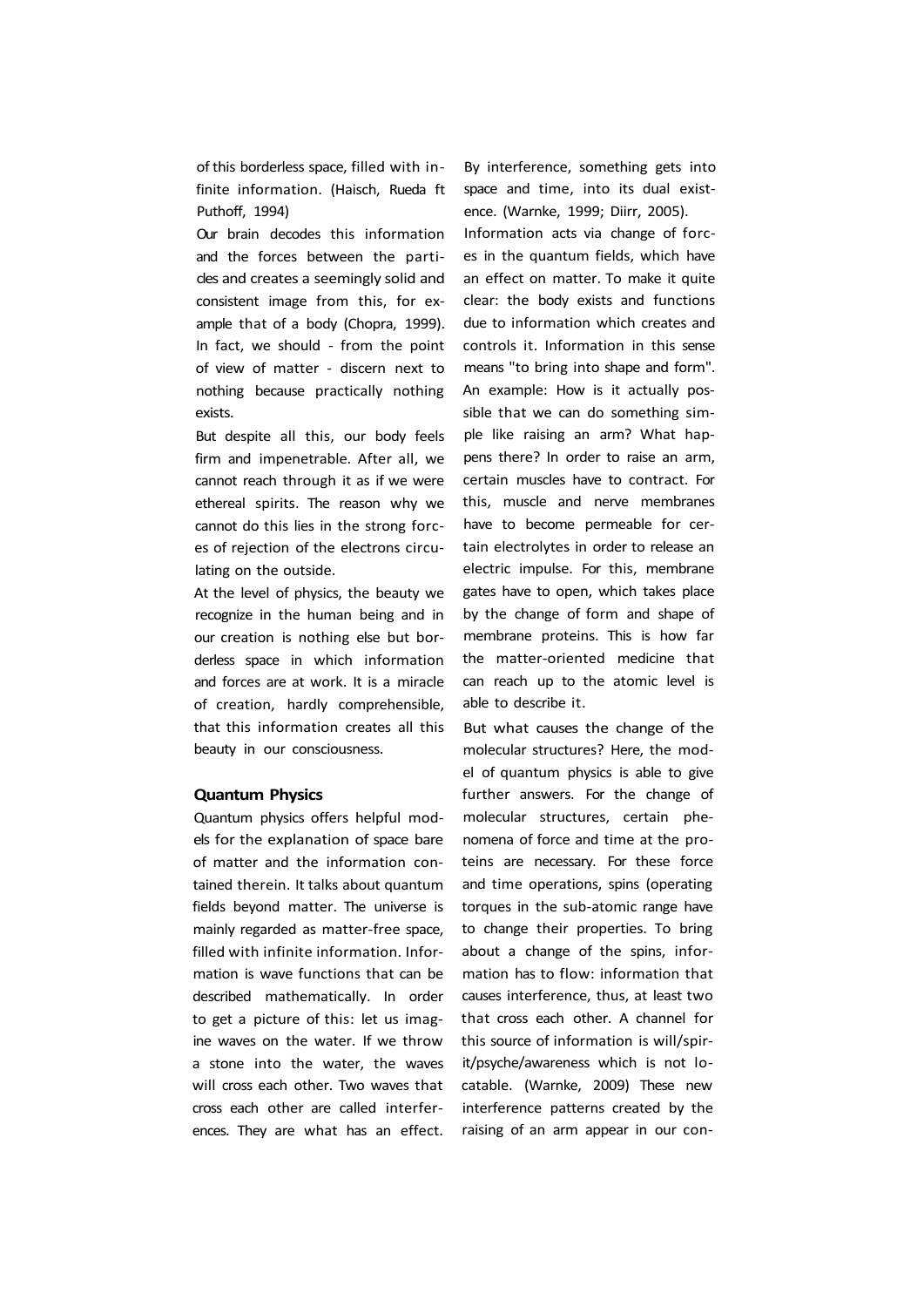sciousness. Our brain is an ingenious instrument that is able to decode this pattern and which can let it appear as visible move of the arm. Only now, we are able to see that the arm is moving. This appearance is reflected where the spiritual traditions describe the objects of this world as phenomena or ways of appearance for which in fact we also have scientific models like quantum physics today.

We are unable to discern the change on the level of mass as it is less than a speck of dust. Everything we can perceive is the decoding of information by our brain. After all this, it becomes obvious that healing effects in organic medicine can only come about on a secondary level by the effect of matter on matter, via messenger substances and receptors, ion channels and synapses of the nerves, etc. What primarily acts in the background is interference of information in a mainly matter-free space in which the dimensions of space and time are dismissed. From this level, for example phenomena like telepathy, long-distance healing and the effects of healing prayer - meanwhile widely proven - can be explained. (Levin, 2001).

Literature

*Was heilt\** Zschrift. Transpersonale Psychologie 1/2010 \* Dr. K.-D. Platsch, 83125 Eggstätt\* Binsack, C, Liebsch, H., Raabe, K., Sachs, C. (2009): *Der Placeboeffekt - Glaube als Medizin?* <http://www.wdr.de/tv/quarks/> global/pdf/Q\_Placebo.pdf Chopra, D. (1999): Vortrag: *Quantenbewusstsein.* Uroboros-Verlag, Bern, <http://www.uroboros.ch> Dürr, H.P. (2005): *Naturwissenschaft und Spiritualität,* in Platsch, K.-D. (Hrsg.): *Bewusstsein und Transformation - ein Geschmack vom Ganzen.* Books on Demand, Norderstedt.

Haisch, B., Rueda, A., Puthoff, H.E. (1994): *Inertia as a zero-point-field Lorentz force.* Physical Review A, 49.2. Laotse: *Tao Te King,* Kap. 63. Tonn, W.Y. (Hrsg.) 1959. Manesse, Zürich.

Levin, J. (2001): Goaf, *Faith and Health - Exploring the Spirituality-Healing Connection.* John Wiley £t Sons, New York

*...to be continued* 

# Contact Dr. med. Klaus-Dieter Platsch

Traunsteiner Str. 11 83093 Bad Endorf / Germany [info@drplatsch.de](mailto:info@drplatsch.de) [www.drplatsch.de](http://www.drplatsch.de)

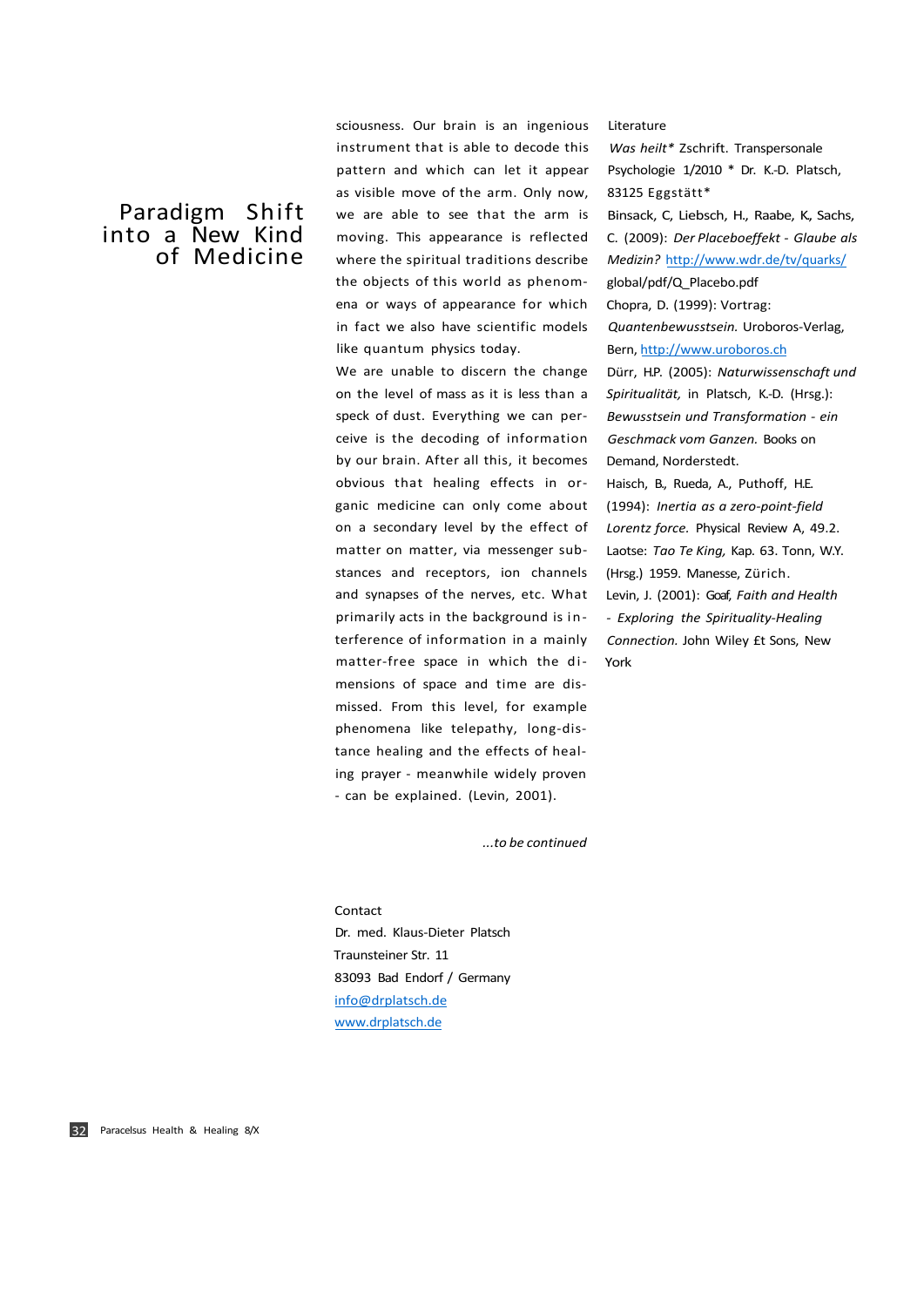**Dr. med. Klaus-Dieter Platsch** 



*Klaus-Dieter Platsch is working as an internist; he is doctor for Chinese Medicine and psychotherapist. As a lecturer of the German Medical Society for Acupuncture, he teaches through seminars and lectures in Germany, Austria, Switzerland, and the United States. He is Director of the Institute for Integral Medicine and author of several books on Chinese Medicine and Holistic Healing. After 20 years of mental training, he is today standing for free and independen t spirituality which goes much further than any spiritual tradition.* 

### **The Healing Field**

The Healing Field from which healing processes emerge is an analogy to the quantum field. It is a field of healing information (Platsch, 2009). In order to avoid confusion: the Healing field is not the origin, the nameless source of life itself. It is the world of the formless, of the pure creative potential of the universe, which permeates everything, limitless. In other words, it is the healing background which exists in every human - no matter whether he is healthy or ill. Here, our healing powers generate and take effect in a healing way on body, spirit, and soul.

The Healing Field is borderless and transcends far beyond the human being. It is no space inside us but we are permeated by the Healing Field. If this were not the case we would all be ill by now and finally dead. The Healing Field brings about at any moment that healing processes are created in us, all on their own and without our own involvement. And even though we cannot see the Healing Field, it is nevertheless existent and effective.

The Healing Field which permeates the entire person is part of Universal Consciousness - it practically describes an aspect of function. There is neither subject nor object in it - there is no separation. Patient and doctor are one on this level. The Healing Field as an ocean of possibilities is undetermined - everything is possible. A continuously creative process takes place in the Healing Field, again and again. It is imperative for us to open ourselves to this creative ocean of possibilities and to gain access to all healing powers and- options within ourselves so that they become able to materialize.

This field is active in the encounter between therapist/physician and the sick person. The indeterminatedness as a requirement for the unfolding of the creative potential corresponds with a space beyond our imagination and our acquired knowledge. The human being surrenders to the great Unknown from which all inner wisdom can unfurl. In a space of inner silence and in the alignment to the source of all healing, the ego steps aside in order to invite healing wisdom. There is nothing we can do. There is no personal intention, no will, no aim and no result. From this unintentional attitude that entirely relies on internal knowledge and the wisdom of the persons concerned, usually exactly THAT which is necessary for the healing process manifests itself with the greatest clarity and dynamism. It is the attitude described in Taoism, the wu Wei: do the not-doing and nothing remains undone (Laotse). Physician and patient are inseparable on this level. There is also no mediator, no medium between them.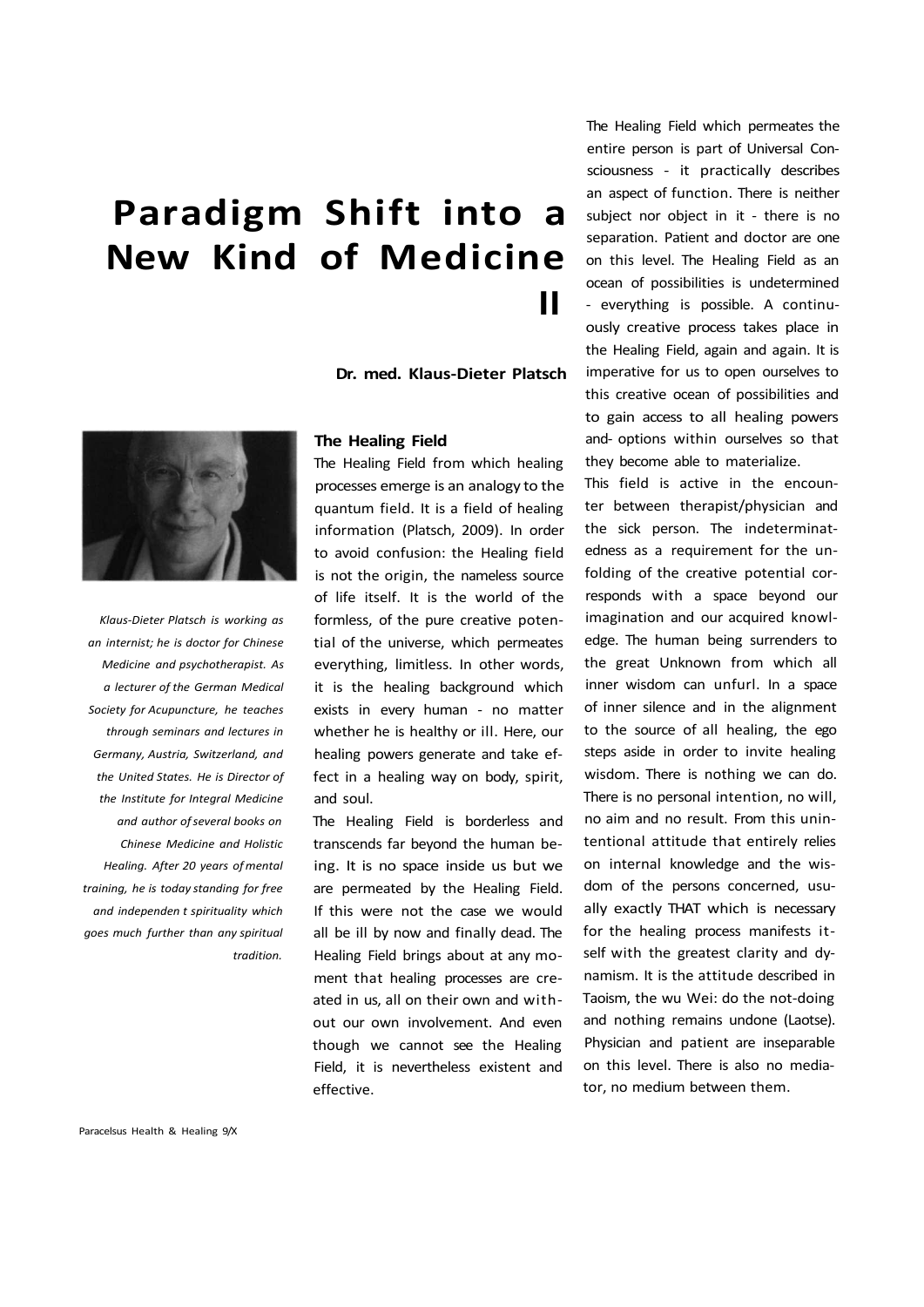I myself experience neither clairvoyance there nor that I act as a channel for anything. In this undivided, complete field that which is required as the next step for the healing process reveals itself, - a hidden and subtle theme which is ready for dealing with, a profound insight which immediately transforms an old thinking or behaviour pattern, or a further step in therapy.

The unshaped potential of the Healing Field is the starting point of the deepest healing processes. The potential becomes reality, the unshaped turns into shape. How does this work? In which manner does healing information become realized in the Healing Field? Let us remember: realization means that information crosses information like waves on the water, i.e., interferes with each other. This interference of healing information is what brings about healing on the level of appearances.

Waves crossing each other in the sense of interference and taking effect could for example be ideas, convictions and conditionings which are deeply rooted and engraved inside us, docking at the ocean of possibilities in the healing field and ensuring the realization of their contents. Healing information is as it were healing convictions and attitudes which bring about healing processes; healing beliefs and doctrines of the person with regard to his/her illness and suffering, deposited information that can trigger healing processes. This can refer to the administration of a medication or a certain treatment method like for example psychotherapy of which the patient is convinced to be helpful for him/for her. This deep conviction and positive attitude with regard to therapy are in many cases decisive preparers of ground for the success of treatment and healing.

## **The Healing Field is an Ocean of All Possibilities**

From this ocean of possibilities, doctrines, convictions and attitudes on a wide range of levels single out exactly the contents transported by them. Just as healing convictions and attitudes can be health promoting, illness promoting attitudes can - on the other hand - hamper a healing process. Usually such inner attitudes are unconscious. Making them aware releases a new healing potential. The person can now - freed from his previously unconscious and hindering attitudes and convictions - open himself anew to his healing process and can invite healing. Healing cannot be actively performed.

This has nothing to do with positive or negative thinking. It is not enough that we only wish to be healthy again. It needs a clear intention and a matching will. Willing without wanting - will as perseverance in consciousness - that healing cannot be forced or made. It is intention and will that create, and not the sheer wish or a little bit of believing. Therapist and patient align themselves to the highest healing potential.

In the end, every healing process is a secret. Even if we have done everything in our power for our healing process - medicinally, therapeutically, awareness-raising with regard to inner attitudes and convictions, etc., nevertheless, it is still possible that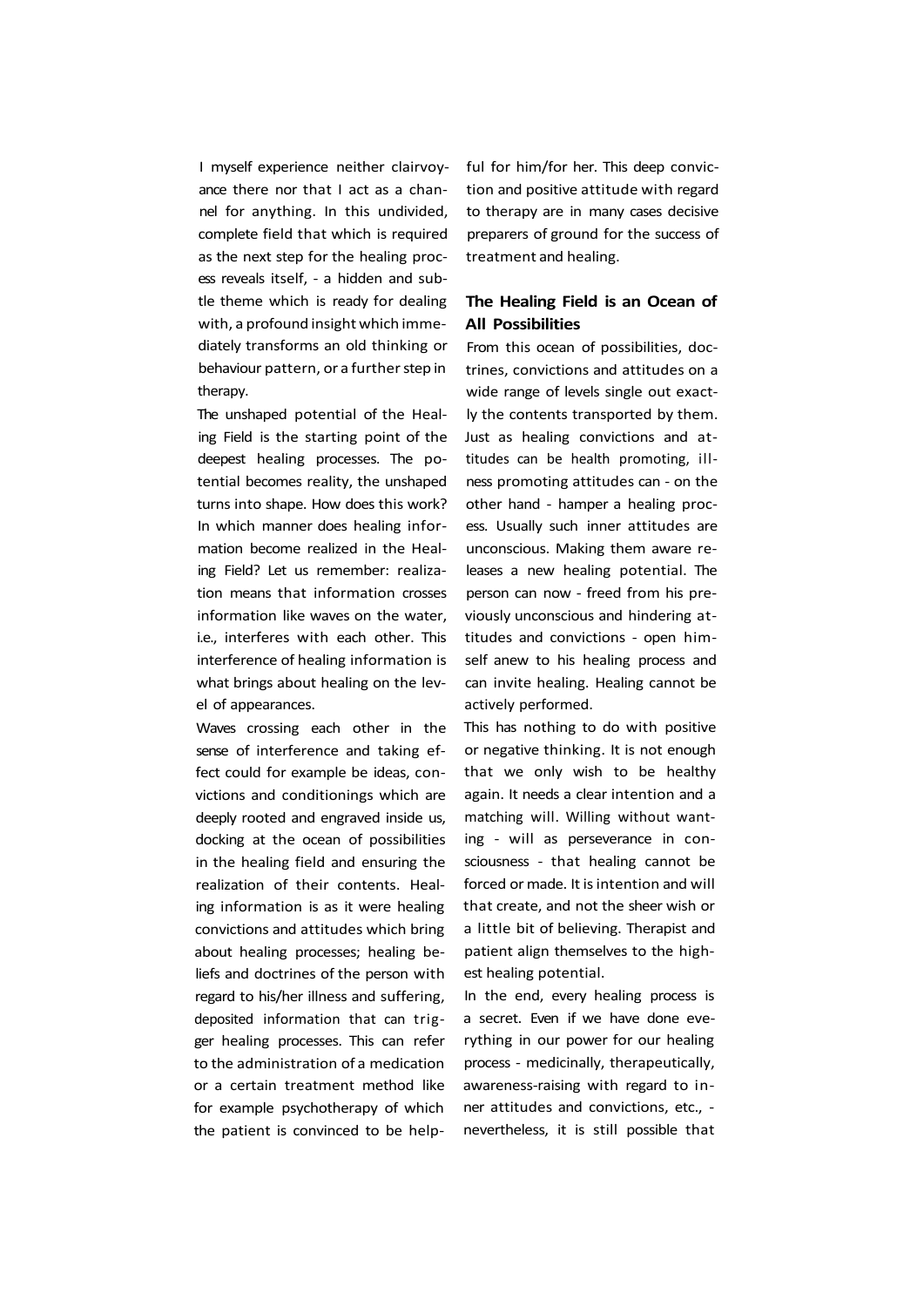we remain ill or that we even have to die of a disease. What remains in this situation is the acceptance of one's illness, is being able to yes to the situation, is not to allow being thrown out of one's inner balance by strife or feelings of false guilt or failure. Healing is not only the absence of illness but means most of all also a sensation of being whole. This way, one can try to meet the challenge of accepting the disease totally, of integrating it into life and to experience oneself also with the symptoms as complete and whole. Then, disease can become an accepted part of life without limiting the joy and abundance of the complete remaining life too much. And maybe it was just the confrontation with the unhealed disease which has helped us to achieve the ability of experiencing a deeper feeling of being whole in ourselves.

## **Healing Effect Due to a Healing Context**

The highest degree of patient satisfaction is usually recorded with holistically working psychotherapists and medicinal therapists like homeopaths, acupuncturists, osteopaths and representatives of complementary medicine. The patients feel that they are being taken serious by them and that they are accepted. Sympathetic and healing empathy determines atmosphere and encounter. There is enough time for the essential concerns and backgrounds of the patient. The exchange between therapist and patient takes place in an atmosphere of mutual respect, on an equal footing and in confidence. The therapists are able to just listen - if possible without judging

or evaluation. During such an encounter, it will be the main concern to find out what the respective patient needs. This meaningful and connection creating context alone is healing. The confident, healing attitude of a person who is carrying out treatment is sine qua non to enable patients to have trust in their own healing process. An authentic and natural attitude is necessary, which mirrors the deepest healing messages and sincere compassion with other people. The certainty which has become second nature that every person has all his healing possibilities in himself - no matter how serious the disease - unfolds itself as the highest healing potential.

Each healing context acts as information in the Healing Field. The primary issue is not the much-invoked matter but an information process in a field which is invisible for the eye. Already Paracelsus said, "This is no physician who does not know the invisible that has no name, no matter and which still has an effect. It is not the matter which is the remedy; the true Arkanum is invisible."

With these clear words, Paracelsus opens a space which lets us better understand the effect of healing. A medication, a conversation or a medicinal action is the outwardly visible, the apparent, and it acts as form on form. The healing information accompanying the medication, the intervention or healing basic beliefs and inner attitudes, act on the level of the still formless potential from which a healing process can take on shape and form. The "invisible that bears no name" refers to the source of life itself, this non-dual source of all being.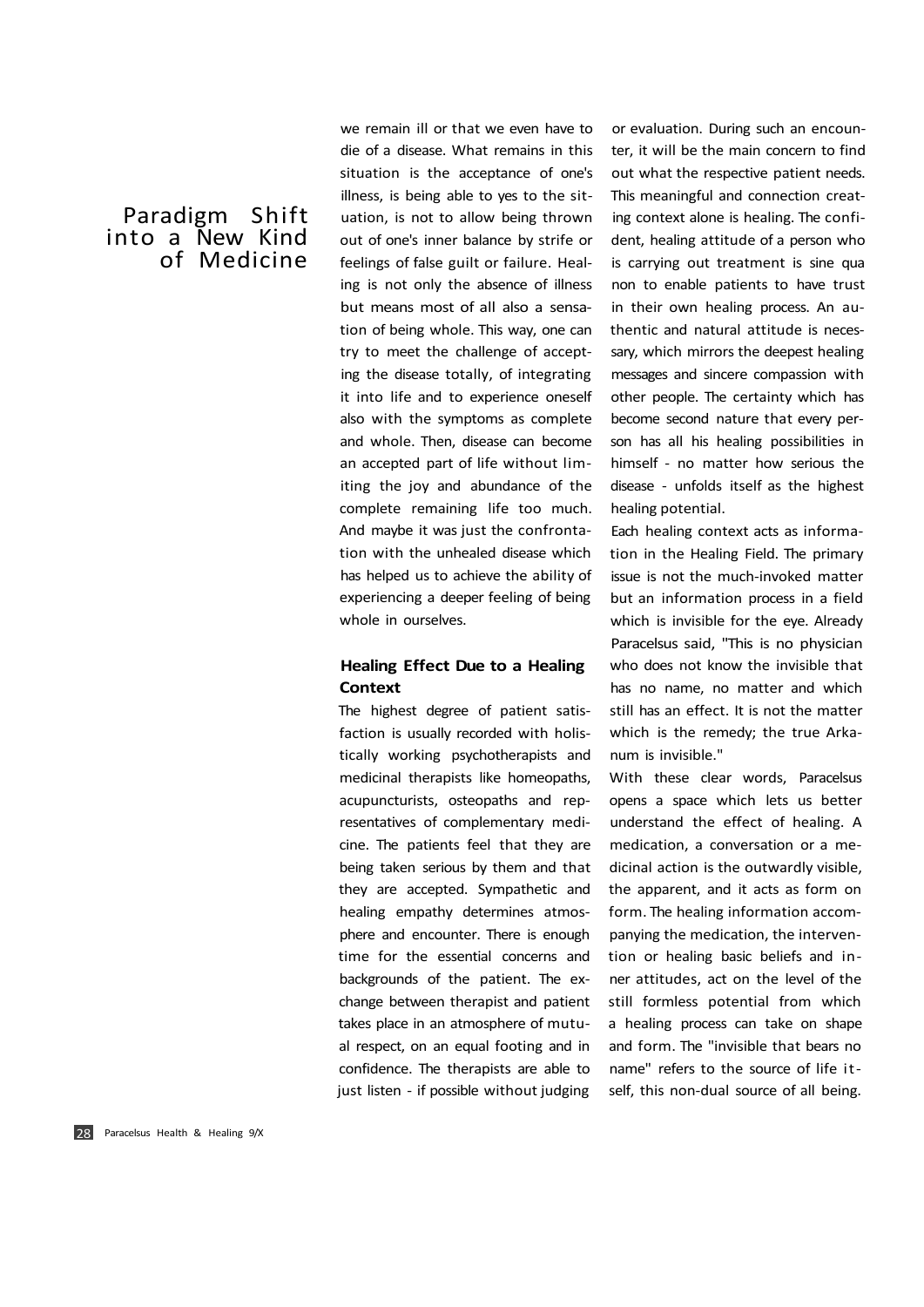### **There is No Genuine Objectivity**

For conventional medicine, however, only the outwardly visible, the substance, is reality and thus the only effective. It is for this reason that it can hardly get involved with non-material levels of being. These levels evade from the scientifically required objective provability - at least from such that is based on the old materiallymechanical paradigma.

In this perspective, the world is an accumulation of objects which are separated from each other. This leads to the supposition that objects can be examined scientifically objectively, thus: separated from the subject and distinguished from it. Traditional science, however, overlooks here that the allegedly objective observer is unable to be objective because he himself is a subject whose expectations, images, convictions and interpretations influence that which he tries to observe objectively. Quantum physics have long since made clear that every experiment - even if it tries by today's best objective standards to turn off the subjective influence on behalf of the examiner and in clinical examinations also on behalf of the test persons - is influenced by all these subjects. There is no such thing as an objective and thus no absolute experiment and consequently no result. The objective examination and the objective effectiveness proof of a medication are from this perspective not even theoretically possible, not even with the scientific gold standard of the randomized double-blind study.



*The Helix Nebula: a Gaseous Envelope Expelled By a Dying Star* 

#### Literature

Binsack, C, Liebsch, H., Raabe, K., Sachs, C. (2009): *Der Placeboeffekt - Glaube als Medizin ?* h ttp:// w w w. wd r.d e/tv/q u a rks/ global/pdf/Q\_Placebo.pdf Platsch, K. D (2009): *Das heilenden Feld - Was Sie selbst für Ihre Heilung tun können.* O.W. Barth, Frankfurt.

Contact Dr. med. Klaus-Dieter Platsch Traunsteiner Str. 11 83093 Bad Endorf **Germany** [info@drplatsch.de](mailto:info@drplatsch.de) [www.drplatsch.de](http://www.drplatsch.de)

*to be continued*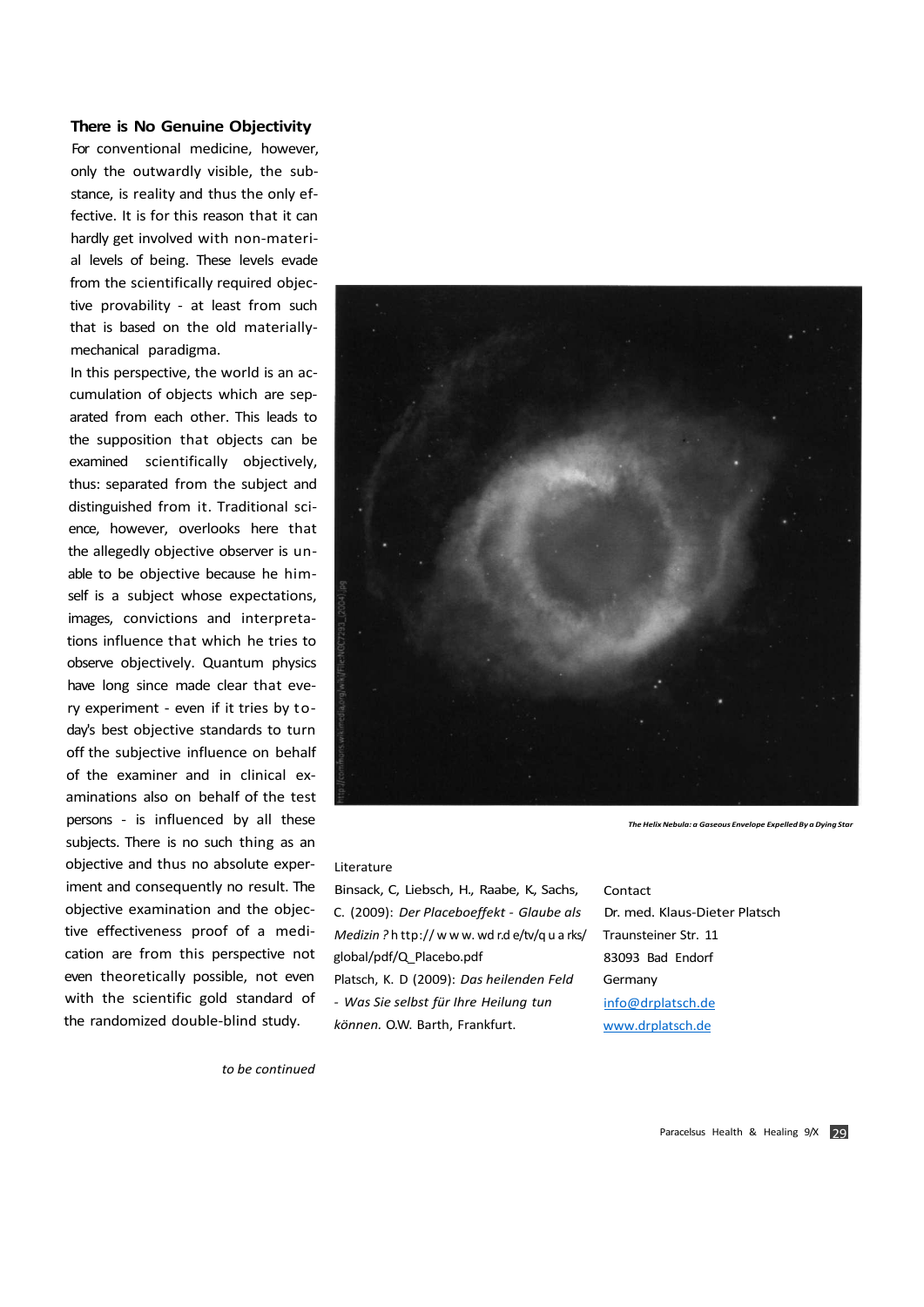**Dr. med. Klaus-Dieter Platsch** 



*Klaus-Dieter Platsch is working as an internist; he is doctor for Chinese Medicine and psychotherapist. As a lecturer of the German Medical Society for Acupuncture, he teaches through seminars and lectures in Germany, Austria, Switzerland, and the United States. He is Director of the Institute for Integral Medicine and author of several books on Chinese Medicine and Holistic Healing. After 20 years of mental training, he is today standing for free and independent spirituality which goes much further than any spiritual tradition.* 

#### **The Awareness is Powerful**

It is exactly here, where conventional science and medicine turn a blind eye to the power of consciousness - consciousness not in a mental sense but as a space-less and timeless awareness in which the human being is rooted, and from where the world of the formless potential, the ocean of possibilities, and finally from where all form and shape unfolds. Our inner convictions and attitudes are able - as information from the ocean of possibilities - to create concrete manifestations and can thus co-determine what takes place in us, in our organism. They can, for example, without further ado, reinforce or weaken the effects of medication or other therapies; they can even reverse them.

The latter was already published in a New York asthma study in 1970 (Luparello, Leist, Lourie, Sweet, 1970). The patients either received the active substance Isoproterenol, a bronchodilator that relieves asthma, or Carbachol, a bronchi-narrowing substance which makes asthma worse. First, the patients were told what

kind of medication they received, another time, they were told exactly the opposite of the medication they received. The study revealed that the effect of the medication increased when the patients knew what kind of medication they received. It was almost shocking, however, to observe that patients who received the narrowing medicament - Carbachol - but believed it was Isoproterenol, actually experienced dilation of the bronchial tubes and vice versa. The conviction alone was able to reverse the effect of the medication.

This study correlates with the old spiritual wisdom: our consciousness creates the world. Deep-rooted conviction is information which conveys something into space and time at the crossing point of a still not realized potential. The realized information affects the change of the spin; this has an effect on molecular bonding forces and molecular angles, on membrane gates, on ion flows, on messenger substances, etc. And at the end of the chain, the bronchial tubes dilate or narrow.

Such effects can also occur and can be maintained by conditioned learning processes of the organism. Already in the nineties, Manfred Schedlowski published a sensational study (Schedlowski, 1996). During the first step of his experiment, he administered the immuno-suppressive Cyclosporine-A, together with a saccharine solution, to heart-transplant rats. The control group received the medicament with water only. After three days, the Cyclosporine-A was discontinued; the administration of saccharine was continued in the saccharine group. In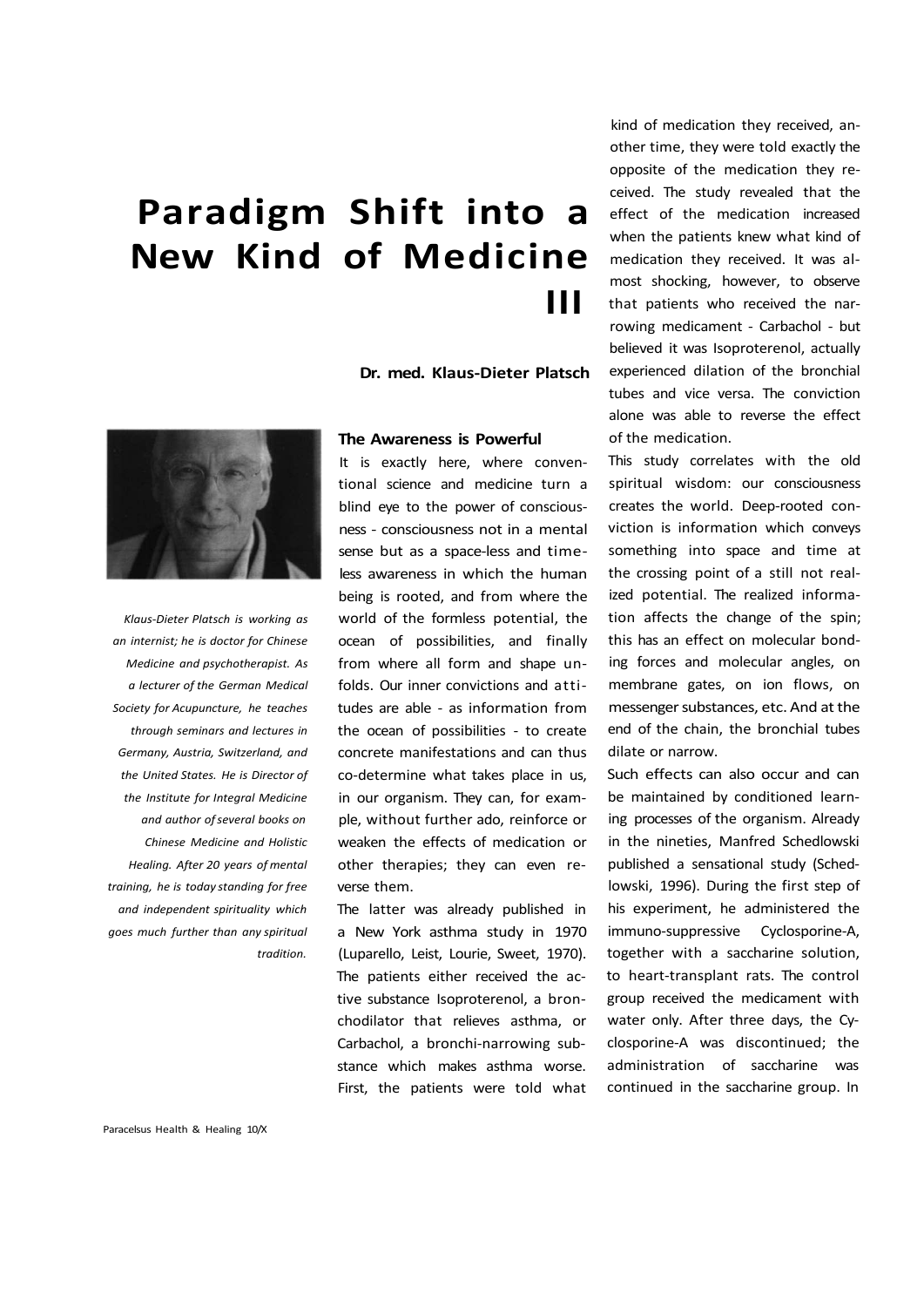the group conditioned by the sweetener, the immuno-suppressive effect persisted, although the group had not been administered the medicament. These rats survived up to a hundred days. The measured immune response of the organism corresponds with a trained, conditioned reflex.

In medicine, these effects are normally declared to be placebo effects, by which it is stated that a medicinal measure or method has no effect, and that the effect is practically in the mind. In doing so, medicine disregards the fact of the real strength of such effects which only come about by awareness, and it thereby overlooks the unique ability of the human being and other living beings to heal from awareness. Placebo effects are the more pronounced the more invasive the medicinal measures are. If they range at 30-50% with oral dosing of a medicament, the effects increase to 60-70% with injections or operations.

A recently published study on arthroscopy has considerably shaken up the conception of the world of orthopedists (Moseley, 0 Malley, Petersen, Menke, Brody, Kuykendall, Hollingsworth, Ashton, Wray, 2002). 180 patients suffering from knee arthrosis were operated; at the same time, 90 patients only got superficial cuts into the skin. In the case of the other patients, the knee joint was in fact arthroscopically opened. Two years after the intervention, 90% of all operated persons were satisfied with the operation. There was only one difference: the pseudo-operated persons seemed to have less pain than the de facto operated persons.

High therapeutic efficacy is already reached by the fact that patients suppose they were administered a real medicament or that they underwent a real medical intervention. Thus, placebos have a significantly higher healing effect as opposed to untreated persons. 20-80% of all real medication effects can be solely traced back to the placebo effect (Binsack, Liebsch, Raabe, Sachs, 2009). In clinical studies, placebo groups are used as control groups versus verum groups. In order to prove the effect of a medicament, it has to stand out significantly against the effect of the placebo group. This way, however, the patient's own component, his own healing power, could be declassified as a disturbing and undesired side effect instead of comprehending and emphasizing exactly the activation of his own healing power as the real essential point of a healing process.

## **The powerful effect of love and devotion**

Silke Wrobel, a nurse, became seriously ill with cancer in 1980 and went to Crete in 1989 for spending her supposedly last year of her life there because the doctors had already given her up. She settled in the town of Chania, where she still lives today. A wounded seagull flew into her kitchen window and changed her life. She nursed the bird, where her professional knowledge proved to be useful. By and by, she started to take care of many sick and neglected animals in her environment, and she founded an animal asylum, Noah's Ark, against the resistance of her surroundings to whom her close affinity to the ani*"Our consciousness creates the world."* 

*Birds in Chania, Crete.* 



Paracelsus Health & Healing 10/X 29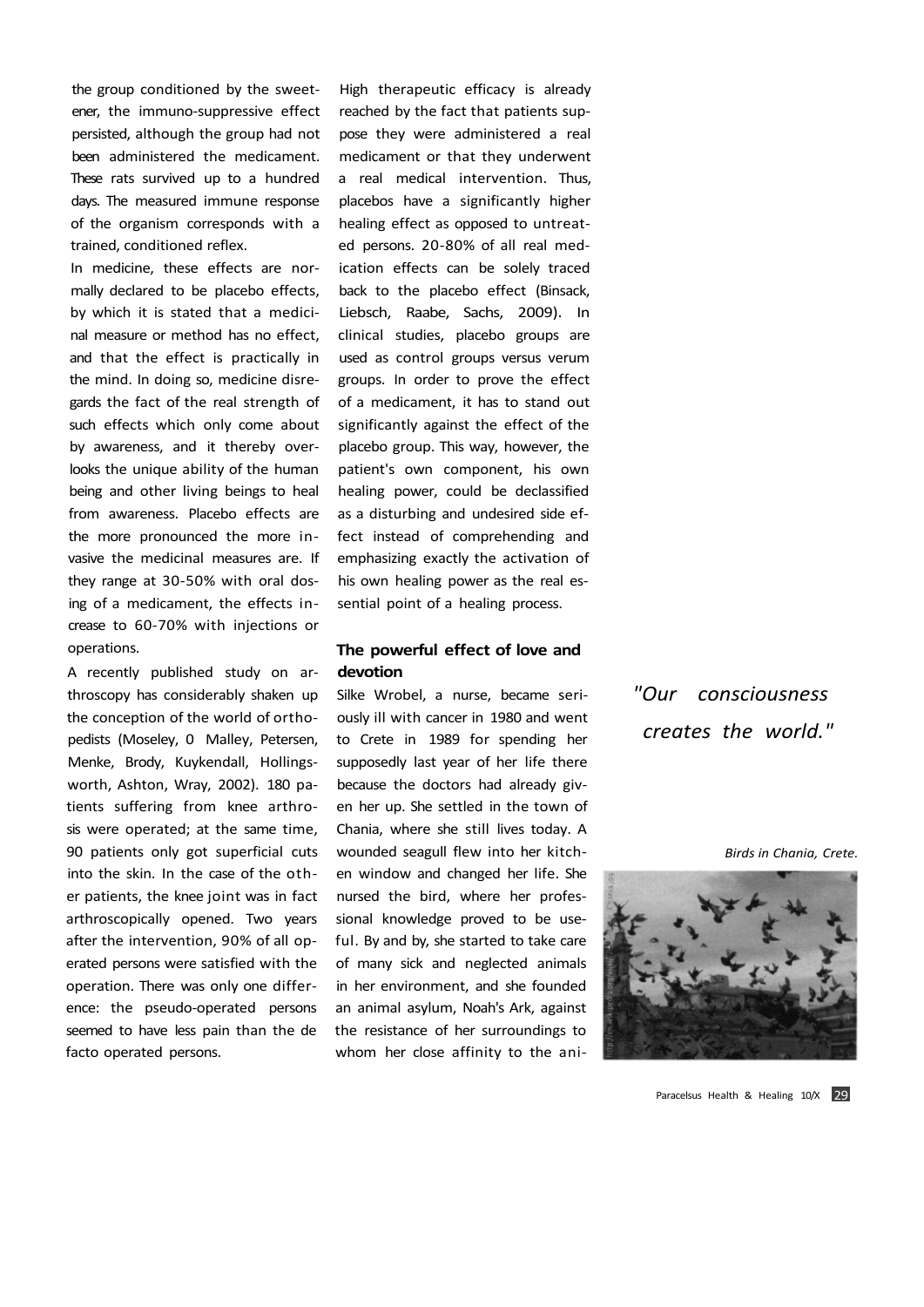mals occurred to be strange and suspicious. In 2001, the project seemed to come to an end with the threat of the termination of the rental contract that was not to be extended. A TV documentation on German television, "I want to save them all", a sensitive portrait of Noah's Ark and its foundress, brought unexpected help. Three years later, Silke Wrobel was awarded the Order of Merit of the Federal Republic of Germany. The former cancer disease did not leave a single trace. It seems that a deeper healing power had taken over here that was able to give her soul - and thus her organism - a new direction and healing orientation through the love and devotion for her animals. Her remedy was: "The animals need me". This gave her a meaning and became a deeply-healing and life-saving experience for her (Wrobel, 2009).



## **Morbid and illness-maintaining attitudes**

Just as healing attitudes and expectations of salvation can unfold positive healing effects, negative expectations and illness-inducing convictions and attitudes can actually have the oppo-

site effect. Fear is one of the greatest and most effective obstacles to healing. It maintains specific illness inducing harmful convictions and doctrines. This holds true for patients as well as for physicians.

Patients are frightened to become or to stay ill, to suffer, to experience pain, to waste away and die, to become invalids and to depend on others, to be force-fed while in coma and to be kept artificially alive by medical equipment, to become unable to die in dignity, and many others. All our fears act as illness factors - more than we can normally imagine.

And beside the fears of the patient there also those of physicians and therapists, and they can act just as devastatingly on the development of a disease. Their own fear of illness, suffering and pain prevents them to respond to their patients in an adequate way, i.e., healing way. Due to fear, physicians and therapists take cover behind the formal processes of medical practice and lose hold of the healing closeness to the patient. Their own feeling of insecurity transmits itself to the patients like an infectious disease and draws them further down into their sinister misgivings. Doctors who give more absolute credit to their textbooks, to the inevitably negative processes of the pathological concepts and to the statistically evaluated negative prognoses of diseases than to their own intuition and the healing power of real treatment, considerably limit the healing potential of their patients by such definitions and specifications.

The fear of making mistakes if one does not adhere to the usual standard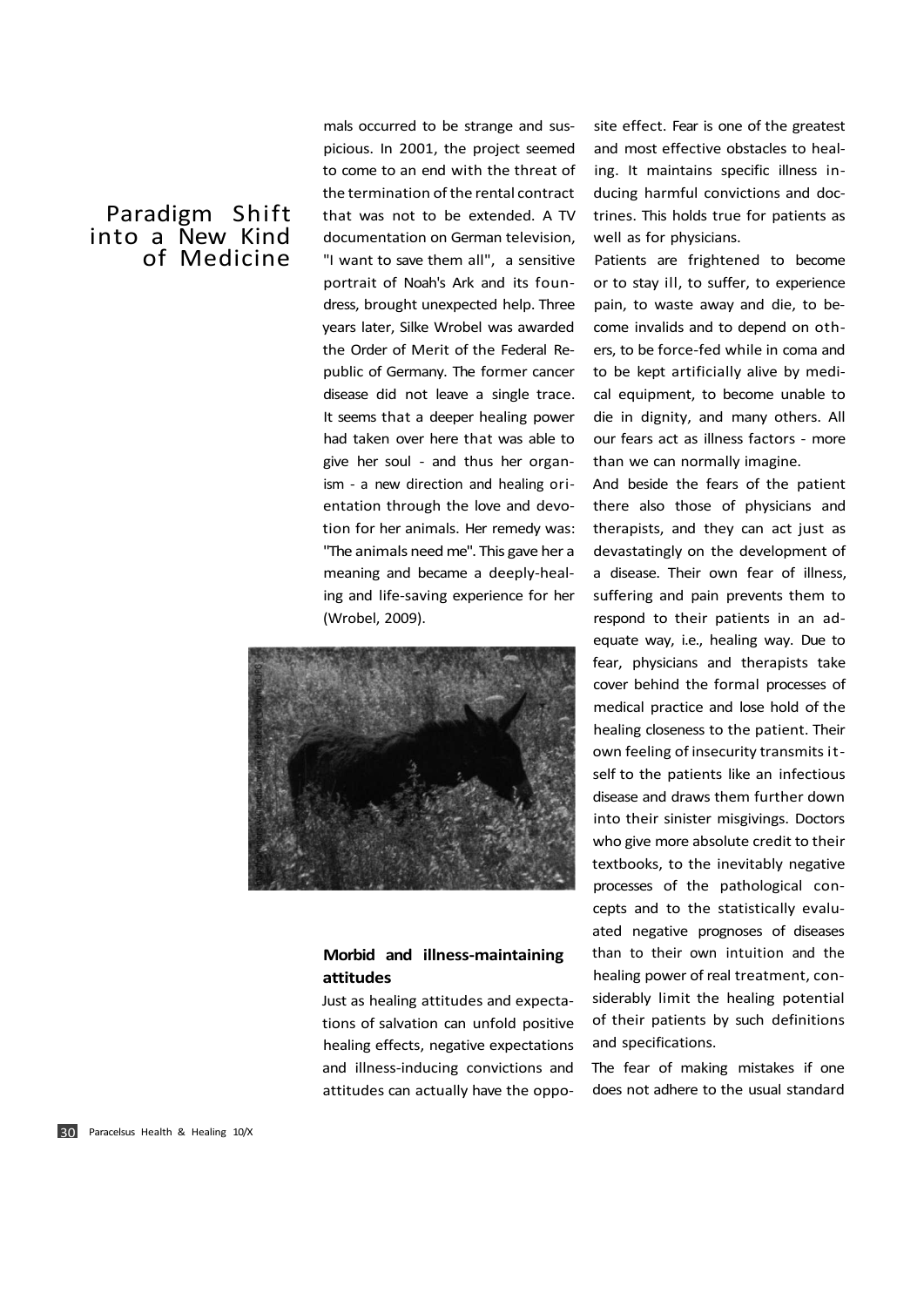therapies and treatment guidelines, seriously infringes the response to the individuality of the patients and thus to the individually very different approaches. Moreover, in addition to their own doubts in questions of independent therapy, there is also the fear of prosecution. If a doctor wishes to avoid that, an essentially meaningful and appreciated therapy is overshadowed by the prescribed information about risks and side effects because it fuels fears that he might have to face a possible court case counteract the healing process. Certainly, information is the right thing and is necessary in many cases, however, not always and at all costs. Whether enlightenment appears to be meaningful and right can after all only be judged by therapists who are familiar with the patients - and this in the first place is essential for the benefit of people entrusted to their care.

How can in fact a medicine take effect in a healing way when we read about all its risks and side effects on the package information leaflet? Here, any effective and positive medicine could possibly turn out into a nocebo effect (the opposite of placebo). This raises questions like e.g., in how far we create the dreaded side effects ourselves by permanent focus on the risks. In clinical experience, the occurrence and intensity of side effects - beside the compound-related effect - is also very much influenced by the attitude towards the respective medication or to therapy measures.

It seems as if we had to rethink about the handling of the declaration of risks and side-effects in order to find a reasonable and individual measure

which is fitting for mature patients. If therapists think that "nothing more can be done", this could also act as a devastating nocebo. The attitude of the patient, "I am anyway beyond help" goes in the same direction. Such deeply rooted convictions could materialize faster than we sometimes expect.

#### **New Medicine**

The healing powers in the Healing Field go far beyond our current medicinal knowledge. In the Healing Field, healing takes place out of the realm of the formless, the ocean of all possibilities in connection with the Supreme Consciousness and in deepest relation to the source of life.

What kind of a new and healing medicine would we be able to create if we only minded to be healthful in our thoughts, beliefs and convictions! If we could manage to create healing atmospheres, healing inner and outer spaces! If our attitudes - those of doctors as well as of patients - were more beneficial and healing-oriented! Our medical landscape could act in a healing way from deep within again if those concerned with medicine would learn what kind of devastating messages sick persons become equipped with by modelled bad forecasts, by statistical definitions of courses of a diseases ("you've got half a year to live", or "you will never get healthy again"). The same holds for safeguardings (stirred up for forensic reasons and out of fear) like information and approval documents, instruction leaflets with job's news and the like and how much this cultivates disease-favouring information instead